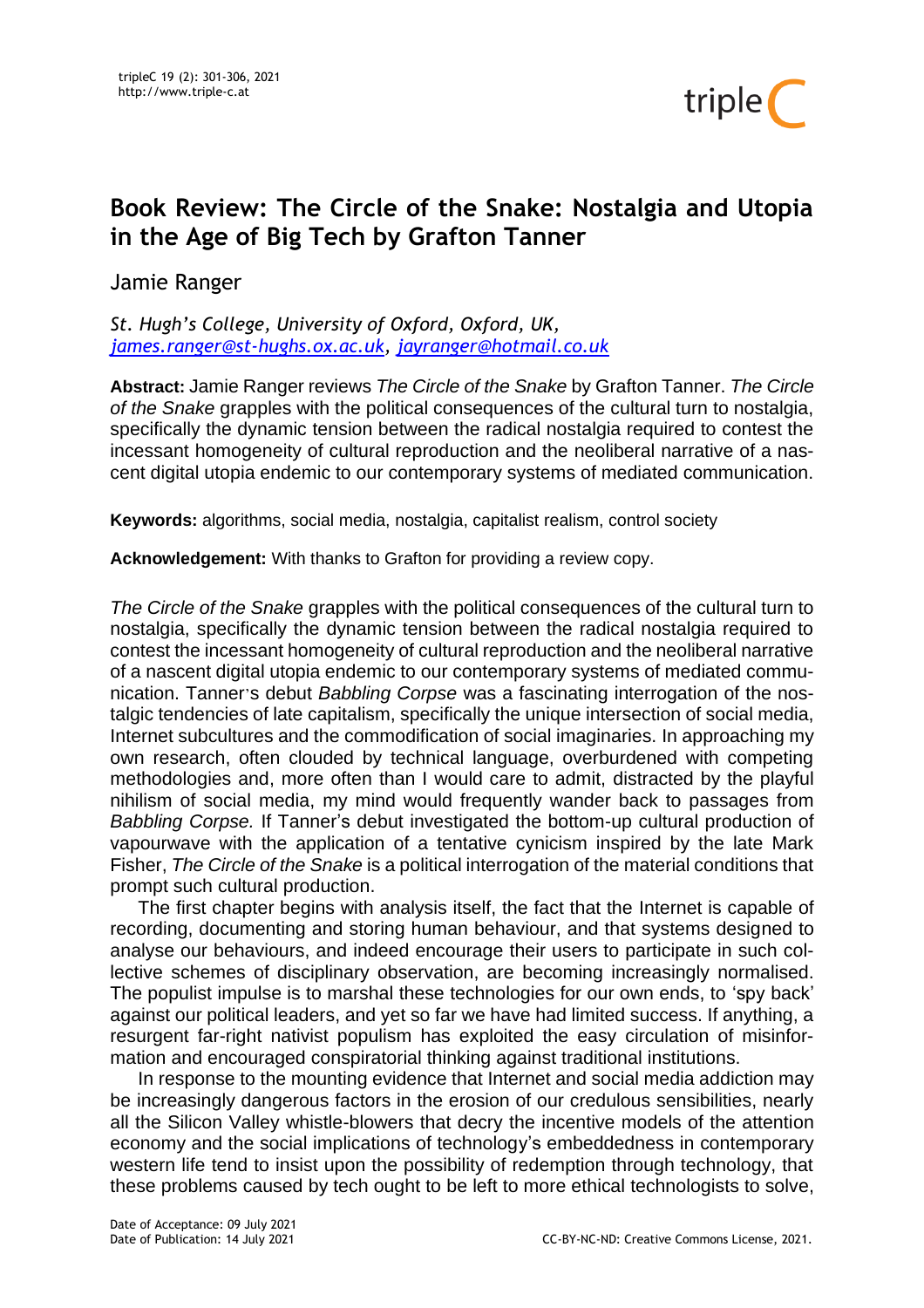a collective call "to worship at the altar of sublime technology" (Tanner 2020, 25). Tanner draws from Vincent Mosco's description of the "digital sublime" to describe the ways in which our contemporary form of capitalism, coalescing around investment in digital technology firms, seek to reproduce their own power in what we might describe as a 'pharmacological' manner, turning the power and influence of Silicon Valley into both the poison and the cure.

As with all technological developments in recent years, there is the possibility for self-improvement, for collective achievement, but with ethical questions to be asked:

Persuasive technologies can be used to coach individuals towards better health outcomes, like quitting smoking or drinking more water. They can motivate people to live more sustainable lives by adopting environmentally-friendly habits. But they also pose numerous ethical quandaries. Who is at the other end of persuasive tech? When does persuasion become manipulation? Is persuasion always in the interest of those being persuaded? (32).

Technology is here framed as cognitive prostheses extending the capabilities of the self, as envisioned in accounts of the posthuman from the 1990s literature. This kind of crude behaviourism, of framing the mind as a biological machine, is the ontology of the "Californian ideology" as originally termed by Richard Barbrook and Andy Cameron (1995). Their article infamously described the right-libertarian utopians of the 1970s computer science milieu that sought to transform society through the valorisation of technology and the retrenchment of politics (perfectly aligning with neoliberalism despite their counter-cultural aesthetic). As Tanner contends, "by simplifying the mind with mechanic terms, the technocrats then put forth a basic process of addiction that is as linear as pulling levers and programming people" (38). Providing an example of wearable technologies, Tanner reminds us that "fitness trackers give users a ceaseless stream of information about the human body that offers freedom from the panic of not knowing something" (41). Wearable technologies provide demand for an ideologically imposed sense of self-maximisation, conceiving of oneself as a body that requires as much disciplinary surveillance as any other problem solved by datafication. Unless you've had prior medical reason, you've never needed to consistently check your heart rate, but once the heart rate monitor regularly updates you via Apple Watch, you unconsciously assume that more information is better, and should this regular update be taken from you, there is a conscious sense of loss: am I worse off for being in the dark? Surely I should be optimising the amount of information I can access? Here the ideological injunction to 'know thyself' for the purposes of a neoliberal culture of productive performance aligns with the aesthetic presentation of data by wearable technologies.

Tanner argues that "so many today are nostalgic for adolescence and childhood – perhaps not the childhood they lived through but one free from the tyranny of digital tech" (43) – the disorientation of the subject in digital capitalism has been well-documented in social theory, and perhaps we find a decelerating escapism in media that simplifies the world. Gen Z Instagrammers use filters that make their digital photographs look like Polaroids; millennials for a time used filters that turned their digital videos a coffee-stained sepia tone; these are all aesthetic reproductions of the mediated cultural past, but is this merely a form of transtemporal resonance, or are there lingering concerns with political implications?

Tanner argues the latter, that

the more complex and technologised our control society becomes, the larger the nostalgia industry will grow. As social problems are solved by increased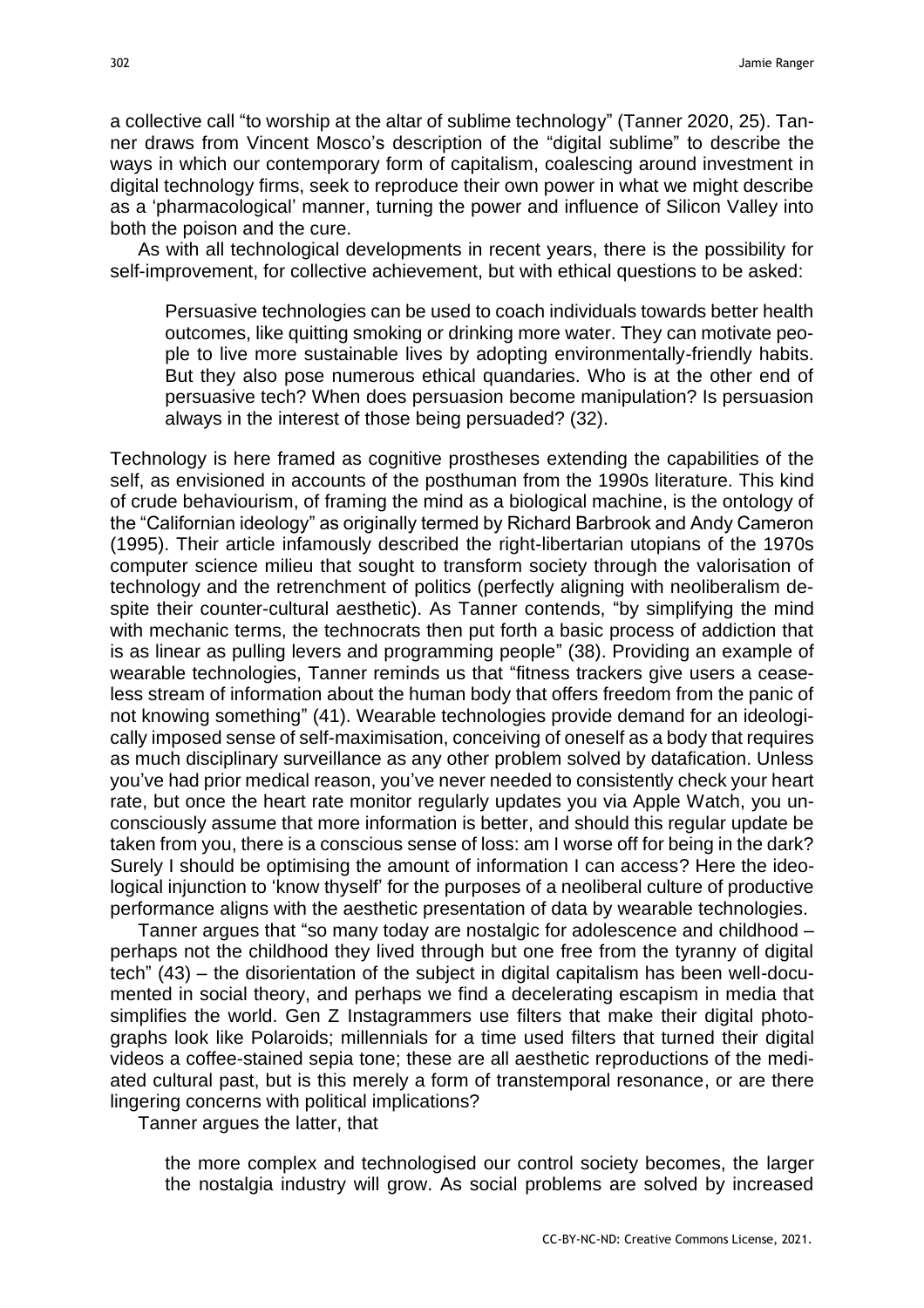monitoring and corporations uphold competition as the means to achieve personal fulfilment, the nostalgia industry will continue to churn out representations of pre-9/11 pop culture, making a killing in the process. Trapped in their schools, quantified and controlled, young people are no match for the neoliberal logic of Big Tech (43).

Let us attempt to push back: are we not in danger of forgetting the way that capitalism has always exploited nostalgia for the easy marketing of cultural products? There were two Godzilla movies in the 1950s, eight Godzilla movie appearances in the 1960s, five Godzilla movies in the 1970s, two in the 1980s, six in the 1990s, five in the 2000s, and four in the 2010s, and I've only counted the Japanese versions, never mind the torrent of English-language adaptations! We've had more iterations of Batman than I've had hot dinners, and even the famous Batman television show from 1966, often considered the original comic book adaptation, was a conscious pastiche of the black and white 1943 serial that had recently emerged as an ironic sensation across American college campuses. Almost all the Disney princess movies now being lazily reproduced in live action are cash-grab reboots of animations that were themselves reproductions of European fairy tales. Of course, none of this is a surprise to Tanner, a veritable cultural explorer of all things reboot and rehash, but the claim in response may be that if this process is becoming more accelerated, hysterical and brazen in the social media age, would this not provide an opportunity for critical interventions that were hitherto occluded? If nostalgia is being so cynically utilised in late capitalism, then perhaps our technologies provide a means of communicating the exposure of corporate cynicism to one another, to build a resistant counter-culture?

Nostalgia is a form of historical misremembering that undermines the opportunity that an understanding of the past gives us, the possibility to learn from previous mistakes:

it misremembers the past as a wonderland where possibilities were endless and stability wasn't in short supply. This starry-eyed view of the past, comprised of our personal histories and larger historical narratives, is toothless and safe. It is a reactionary wish because it refuses to recognise the past for what it was: a time with its own cadre of problems from which we can still learn (46).

Collective memory will always oversimplify and mythologise certain historical narratives, themselves subject to ideological influence and obfuscation, but nostalgia is an emotive yearning, inherently evaluative and quite often irrational. Nostalgia is a means by which individuals may resonate with the world, but it is also a lazy way to do so, the easiest way to cut through the complexity and multiplicity and get hit with something that you immediate recognise and ascribe meaning to: for Tanner, we must "understand nostalgia not only as an individual or even communal emotion that often promotes prosocial behaviour but also as a rhetorical tool that can be utilised towards dangerous ends" (54). An example that sprang to mind whilst reading: Pokémon Go may have amused thousands of millennials over a summer, but there are underlying political and social questions that the technology of augmented reality forces us to consider: to what extent should corporations and their commercial products be capable of disrupting traffic, of coordinating and coalescing individuals in arbitrary mass assembly, of shuffling bodies looking at screens with the ping of a digital geotag? Furthermore, would anyone have cared if they weren't looking for Pokémon, the biggest childhood craze of the late 90s, repackaged as urban orienteering?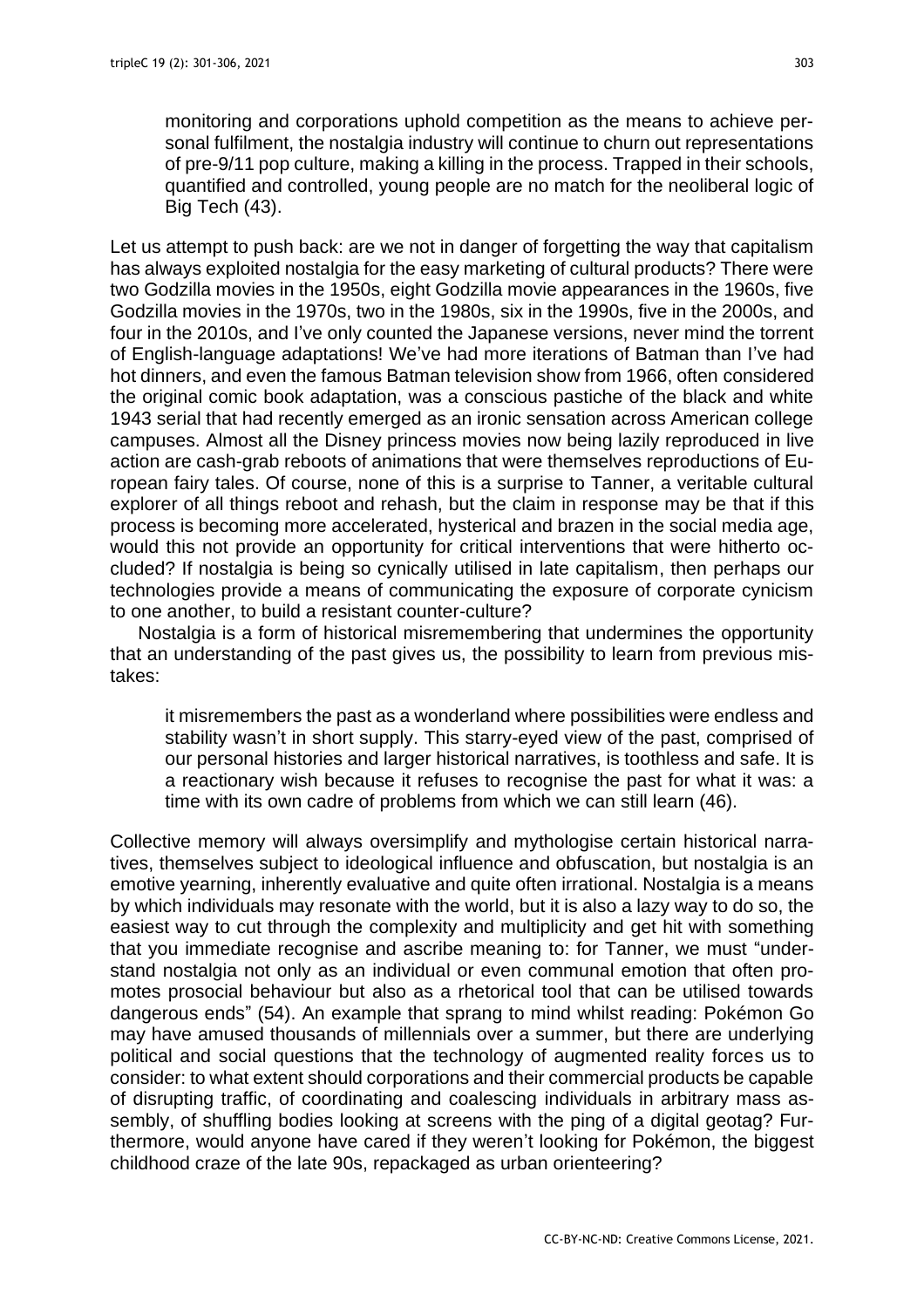Tanner invokes "the nostalgia of Instagram – this presentist 'instant nostalgia' designed to sell products and ideas" as "regressive and ahistorical", since "those who yearn desperately to escape the present see different utopias in the past" (64). We may say that it is as if Gen Z perceive the digital age as an age of curating historical moments, rather than an age where history, and therefore nostalgic recollection, can occur in earnest. We may also say by way of critical response that regressive and ahistorical mythologies of the past have been par for the course since time immemorial. Rousseau and Arendt waxed lyrical about Greek assemblies in their political thought; every age has had its thinkers that decry the state of the decadent present, with those more conservatively-minded wistfully recollecting the might of a dead empire. The difference here is the aggressive totalisation of the phenomenon by the culture industry. Tanner refuses to afford us the easy denunciation of nostalgia as inherently reactionary:

sites of memory can be crucial for coping with the passage of time as they allow communities to reimagine or recapture what has been lost. But they also run the risk of objectifying the past as a kind of theme park we can visit, a place where history really is and where we can refuel on true meaning during current crises of authenticity. They are also sites of oblivion subject to selective memory, where remembering dovetails with social forgetting (73).

We may define a site of memory as a signifier, object or physical space that communicates a certain interpretation or idea of the past in a social setting (Nora 1996). As has been noted elsewhere in the literature, there is both a "restorative nostalgia" that wishes for a return to the imagined past and a "reflective nostalgia" that is more critically aware (Boym 2001). Tanner's central thesis, therefore, could be framed as suggesting that our contemporary socio-economic structures, in tandem with the technical configuration of digital communication, have rendered the former more potent than the latter. How is contemporary nostalgia different from the historical nostalgia otherwise apparent in the texts of modernity? Tanner provides us with an answer:

the twenty-first century is as much a recombinant culture as a recursive one. In a recombinant culture, media objects come together to create a kind of pastiche. For example, pop songs that sample other tunes are fixtures in a recombinant culture. So are crossovers, sequels, and spin-offs. But once advertisers and media corporations started employing more finely tuned recommender systems, creative content began cycling over with astonishing speed, thus leading to a culture of recursion (2020, 79).

For Tanner, nostalgia is ultimately "an emotion of control" (88). The nostalgic subjectivity is one that compels the individual to reclaim what they believe they have lost, in some cases, referring to a world that existed before they were even born. Yet this controlling impulse, to make the world turn back, to return to a place of comfort that may no longer exist (and may have only ever existed in the realm of fantasy) is the desire that social media exploits. For as Tanner persuasively argues, social media is itself a technology of nostalgia, defined to encourage users to smear their identity over all the platform, spreading themselves thin for the whims of datafication and prospective advertisers, but to do so through the lens of capturing the past. Media is always the technical retention of memories, through images, video and text, and thus our incorporation of media into our digital identities – the things we choose to share, the things we choose to show or say – are always in service of our "immaculate surrogate", a "manicured history" (88).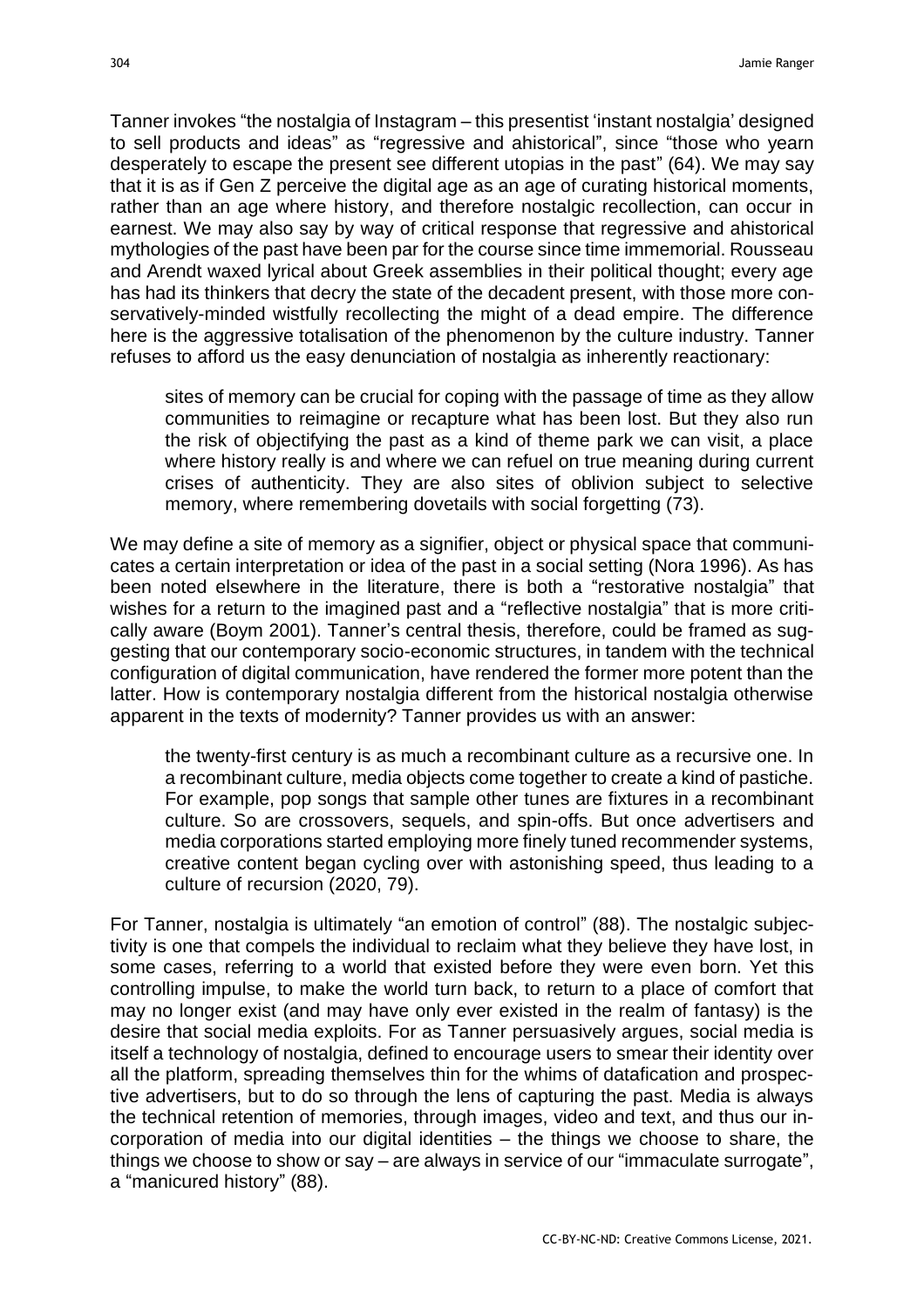Nostalgia, if it ever really went away, returned with impetus as the public "yearned for the relative stability of disciplinary societies" (95), a world without uncertainty and complexity, a world where you can open your phone and see your friends, pictures of a party you remember attending, a video of your friend doing the Ice Bucket Challenge, a funny reference to a television show from your childhood, a video of your favourite singer when they smashed that live performance of their hit song; all comforting moments, in an infinite series on the platform, bitesize sources of easy recognition, all for as long as you want and as long as you need. Perhaps a source of entertainment, definitely a source of one's attention, a recursive culture is more than a culture of ironic self-reference: it's a culture addicted to reproducing the same cultural objects again and again, a ludicrous promenade of models wearing the same clothes in different colour palates for its own sake. Tanner's brilliant metaphor makes the link to the dangers of nostalgia in a recursive culture:

If a control society is a serpent, then a nostalgic one is an ouroboros. A symbol of recursion, the ouroboros is a metaphorical reminder that histories repeat and old ideas rarely ever die. To prevent the 'new' from taking shape in a nostalgic society, the 'old' probes the walls of history for weak points and bursts through. New ideas appear to take shape, but very often they are built upon old prejudices that refuse to die. Whether by the corporate impulse to limit competition, the legal efforts to freeze the fair usage of content, or the desperate desire to lock out those ideas that don't conform, cultures under control can get trapped within the circle of the snake. We have transitioned into this new kind of control society, a variation on the theme of the serpent (96).

A society that intends to live in a collective fantasy in which personal emotional resonance with corporate intellectual property is lamely repackaged to suit immediately decipherable consumer needs, resembling a drip-tray culture of 'content output' rather than creative care, is a society of adult children. Its accompanying tech economy that desires the algorithmic and data-analytical capabilities "to satisfy social needs, deliver constant information, and ease the strain of daily life" (99), whilst *prima facie* admirable, only contributes to the problem of nostalgia, which is itself a problem of neoliberal capitalism. We ought to aspire to be more than hogs at the trough for a platform-media oligarchy.

Tanner's cynicism resembles the critique of Silicon Valley that Evgeny Morozov called "solutionism", the ideology that Silicon Valley tech companies believe they can apply their resources and expertise to any and all social problems (Morozov 2013). In this case, it is the existential problem of our freedom, of our hurtling through the world without assurances, in which technology is framed as the "hopeless manifestation of the digital sublime, a way to give up the last vestiges of agency" (Tanner 2020, 111). He concludes by railing against the neoliberal ideology that permeates contemporary western social life and is inextricably imbricated by our technologies; wearable, digital, surveillant, or all of the above. In a puzzling social contradiction, the claim is that our only hope for the future is that our technologies will make it easier for us to enjoy reliving the past. In order to disentangle ourselves from the ouroboros of recursive culture, we require an "urgent and necessary reckoning with Big Tech" (128).

*The Circle of the Snake* is a welcome addition to the oversaturated market of politics of technology texts for the general reader; it is neither a techno-utopian morality tale, nor a series of doomer provocations without a politics of emancipation. Its critique is of a world that has already arrived; its politics are grounded in the material architecture of an increasingly digitised cultural struggle in which cynical corporate cultural